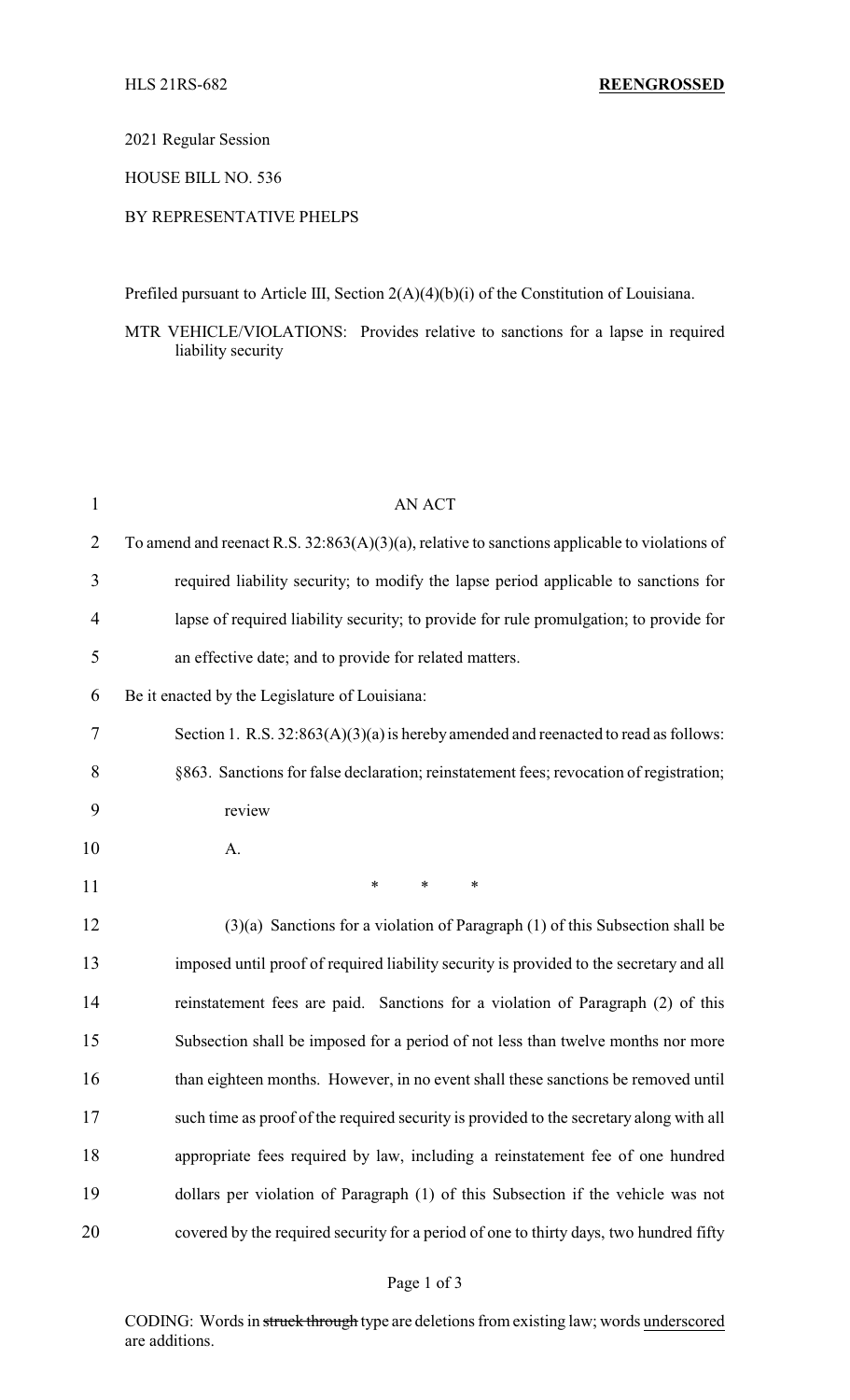dollars if the vehicle was not covered by required security for a period of thirty-one to ninety days, and five hundred dollars if the vehicle was not covered by required security for a period in excess of ninety days. No reinstatement fee shall be imposed by the secretary if the vehicle was not covered by required security for a period of ten days or less and the insured surrenders the vehicle's license plate to the secretary within ten days or if the violation is the insured's first violation pursuant to Paragraph (1) of this Subsection and the lapse of insurance coverage was for ten days or less. The reinstatement fees for violations of Paragraph (2) of this Subsection shall be as follows: two hundred fifty dollars for a first violation, five hundred dollars for a second violation, and one thousand dollars for a third or subsequent violation. The reinstatement fee shall not be owed for an alleged violation of Paragraph (2) of this Subsection when proof of the required security is provided to the secretary within sixty days of the date of the notice. If at the time of reinstatement, a person has 14 multiple violations and is within sixty days of the notice, the total amount of fees to be paid shall not exceed eight hundred fifty dollars, for violations of Paragraph (1) of this Subsection, one thousand seventy-five dollars for violations of Paragraph (2) of this Subsection. At no time shall the total amount of fees, including administrative fees, exceed two hundred fifty dollars for persons sixty-five years or older. After sixty days of the date of the notice, all fees shall be considered final delinquent debt and therefore owed, and the eight hundred fifty dollar limit for persons under sixty-five years shall no longer apply.

**\*** \* \* \*

 Section 2. The Department of Public Safety and Corrections shall adopt and promulgate, in accordance with the Administrative Procedure Act, any rules and regulations that may be necessary to bring existing administrative rules into conformity with the provisions of this Act.

 Section 3. This Act shall become effective upon signature by the governor or, if not signed by the governor, upon expiration of the time for bills to become law without signature by the governor, as provided in Article III, Section 18 of the Constitution of Louisiana. If

CODING: Words in struck through type are deletions from existing law; words underscored are additions.